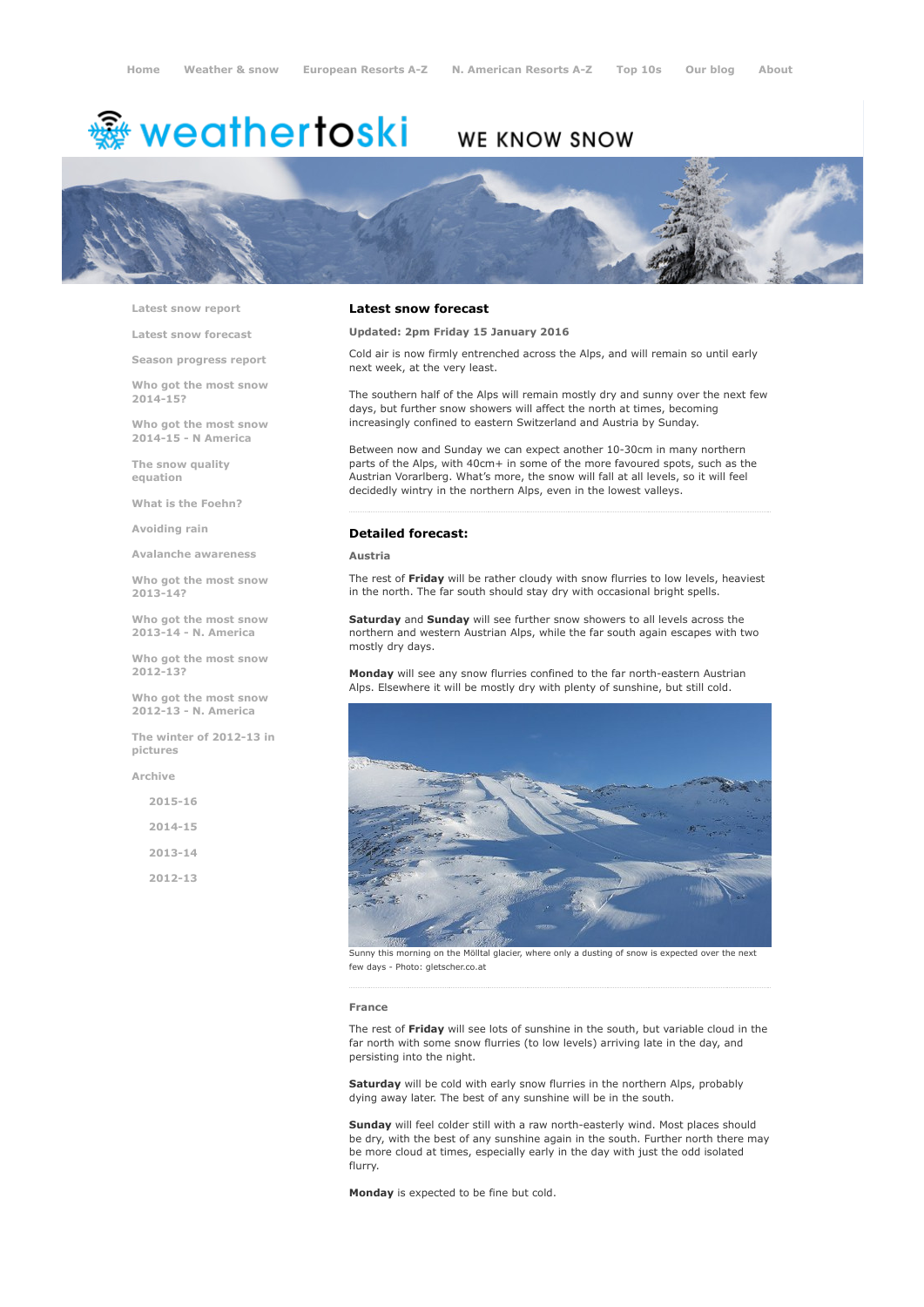

weather or snow conditions in the Alps? [Contact](http://www.weathertoski.co.uk/about-1/contact-us/) us and we'll do our best to answer it...

E: [info@weathertoski.co.uk](mailto:fraser@weathertoski.co.uk)

T: +44 (0)20 3151 3154



Sunny earlier today in the Portes du Soleil, but snow flurries are expected this evening. This is La Chapelle d'Abondance Photo: lachapelle74.com

## Italy

The rest of Friday will be mostly dry with sunny spells, but some snow flurries will affect the north-western Italian Alps during the night.

Saturday will see a few snow flurries close to the border areas, but most areas will be dry, if cold, with variable cloud and sunny spells.

It will remain cold but mostly fine on **Sunday**, with just the odd snow flurry close to the Austrian border.

Monday should be sunny, but cold, everywhere.



Variable cloud cover in Sant-Rhémy-en-Bosses in the Aosta valley today - Photo: regione.vda.it

### Switzerland

The rest of Friday will see sunny spells but it will become increasingly cloudy in the north, with snow flurries to low altitude later on, lasting into the night.

Saturday will be cold with further snow flurries at times, mostly across the northern half of the Swiss Alps, with the best of any sunshine in the south.

On Sunday, any snow flurries in the north-west will die away, but they will linger all day in the north-east. The south will be brighter, but it will be very cold everywhere.

Monday should be fine but cold.